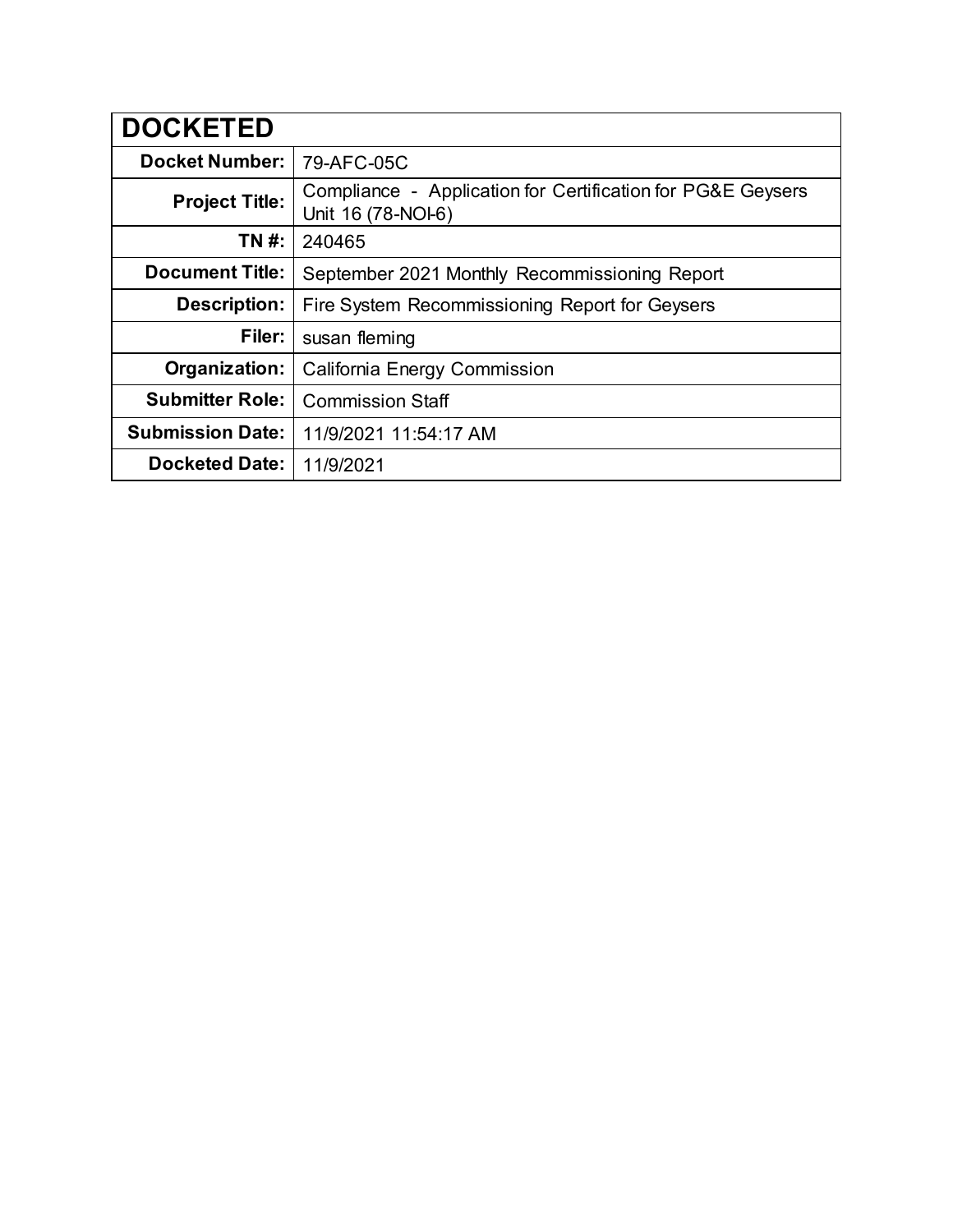

October 11, 2021

## *Submitted Via E-Mail*

Eric Veerkamp Compliance Project Manager Siting, Transmission and Environmental Protection (STEP) Division California Energy Commission 1516 Ninth Street, MS-2000 Sacramento, CA 95814 E-Mail: [Eric.Veerkamp@energy.ca.gov](mailto:Eric.Veerkamp@energy.ca.gov)

**RE: September 2021 Monthly Recommissioning Report for Geysers Power Company, LLC plants: Geysers Unit 3, Sonoma (80-AFC-01C); Geysers Unit 16, Quicksilver (79-AFC-05C); Geysers Unit 17, Lake View (79-AFC-01C); Geysers Unit 18, Socrates (79-AFC-03C); Geysers Unit 19, Calistoga (81-AFC-01C); and Geysers Unit 20, Grant (82-AFC-01C)** 

Dear Mr. Veerkamp:

Consistent with COM-4, and as part of Geysers Power Company's ("GPC") ongoing efforts to keep the Energy Commission informed of fire system recommissioning at the Geysers, GPC is providing the enclosed report summarizing the September 2021 recommissioning activities at the above listed six geothermal power plants. This monthly report covers recommissioning activities during the September 1-30, 2021 period and provides recommissioning schedule updates. The monthly report is comprised of the body of the report and two confidential appendices.

Please let us know if you have any questions regarding this report.

Sincerely,

 $\sqrt{s}$ 

Chase K. Maxwell E-Mail: [ckm@eslawfirm.com](mailto:ckm@eslawfirm.com)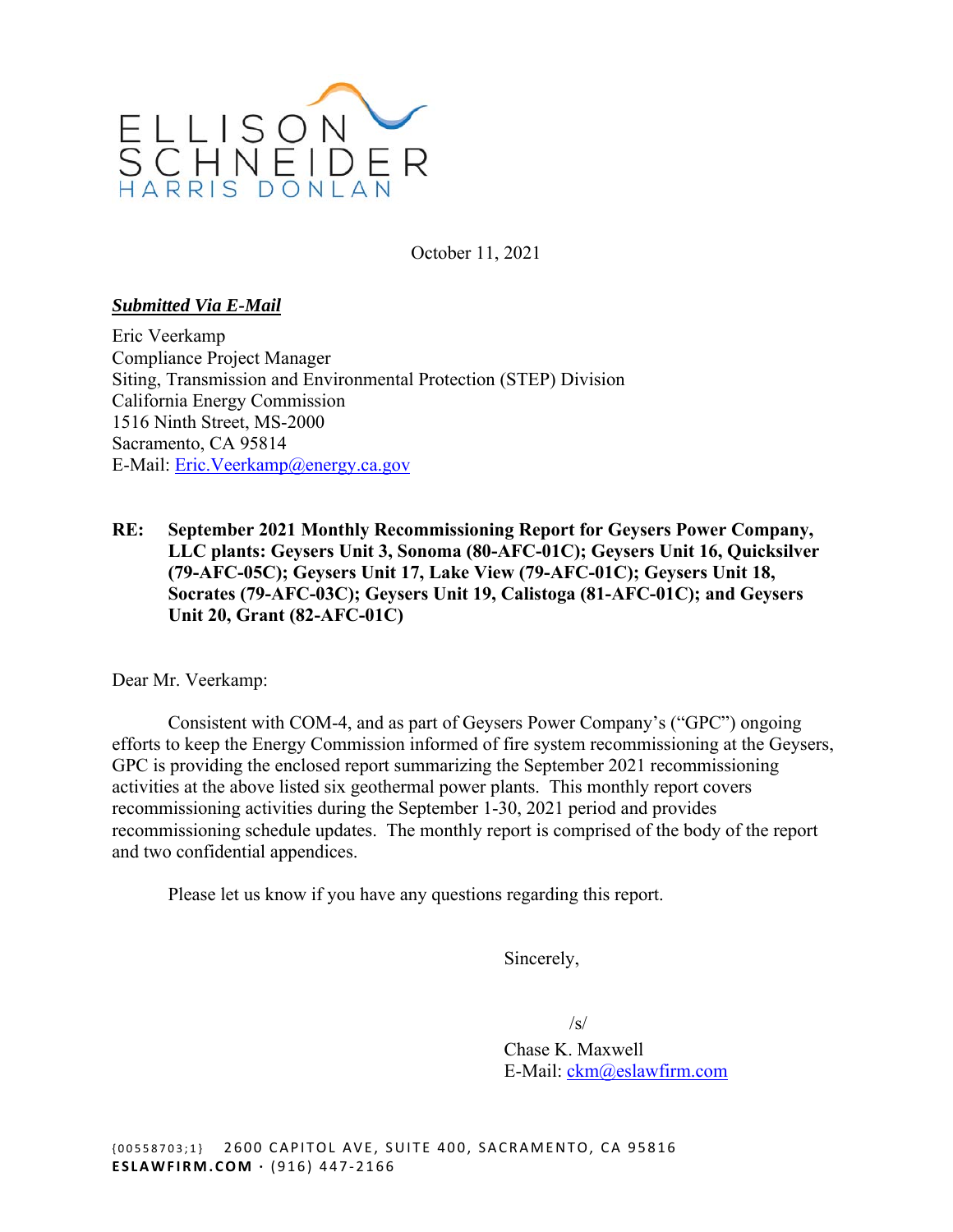# **Geysers Power Company, LLC**

**Unit 3 (80-AFC-01C) Unit 18 (79-AFC-03C)**

**Unit 17 (79-AFC-01C) Unit 19 (81-AFC-01C) Unit 20 (82-AFC-01C)**

# **Recommissioning Activity Report for September 2021 And Confidential Appendices**

## **Submitted October 11, 2021**

Pursuant to COM-4, and as part of Geysers Power Company's ("GPC") ongoing efforts to keep the Energy Commission informed of fire system recommissioning activities at the Geysers, GPC is providing this report summarizing the recommissioning activities at Sonoma (Unit 3), Lakeview (Unit 17), Socrates (Unit 18), Calistoga (Unit 19), and Grant (Unit 20), collectively referred to herein as "the Geysers." This report covers recommissioning activities during September 2021 (September 1-30, 2021) and provides recommissioning schedule updates.

### **1. Fire Protection Project Status**

The Fire Protection Recommissioning project at the Geysers continued in the month of September. Unit 16 final recommissioning occurred in the month of August and Unit 16 will no longer be included in these reports as the recommissioning is complete. The final walk down and final recommissioning was completed on Units 18 and 20 in coordination with GPC management, NV5 and the CEC. The recommissioning of Units 18 and 20 is now complete. GHD completed the drawings for the replacement of the CO2 turbine bearing system at Unit 3 and the drawings will be submitted to NV5 for approval. The Unit 17 new UL rated fire pumps were delivered and installation has been scheduled.

### **2. Items Completed During the Month**

Items completed in July are discussed in this section, below. Ongoing Maintenance and Construction Activities are discussed in Confidential Appendix A.

Unit 3

• No Routine inspection, testing, and/or Maintenance was conducted.

#### Unit 16

No Routine inspection, testing, and/or Maintenance was conducted.

#### Unit 17

• No Routine inspection, testing, and/or Maintenance was conducted.

Unit 18

• No Routine inspection, testing, and/or Maintenance was conducted.